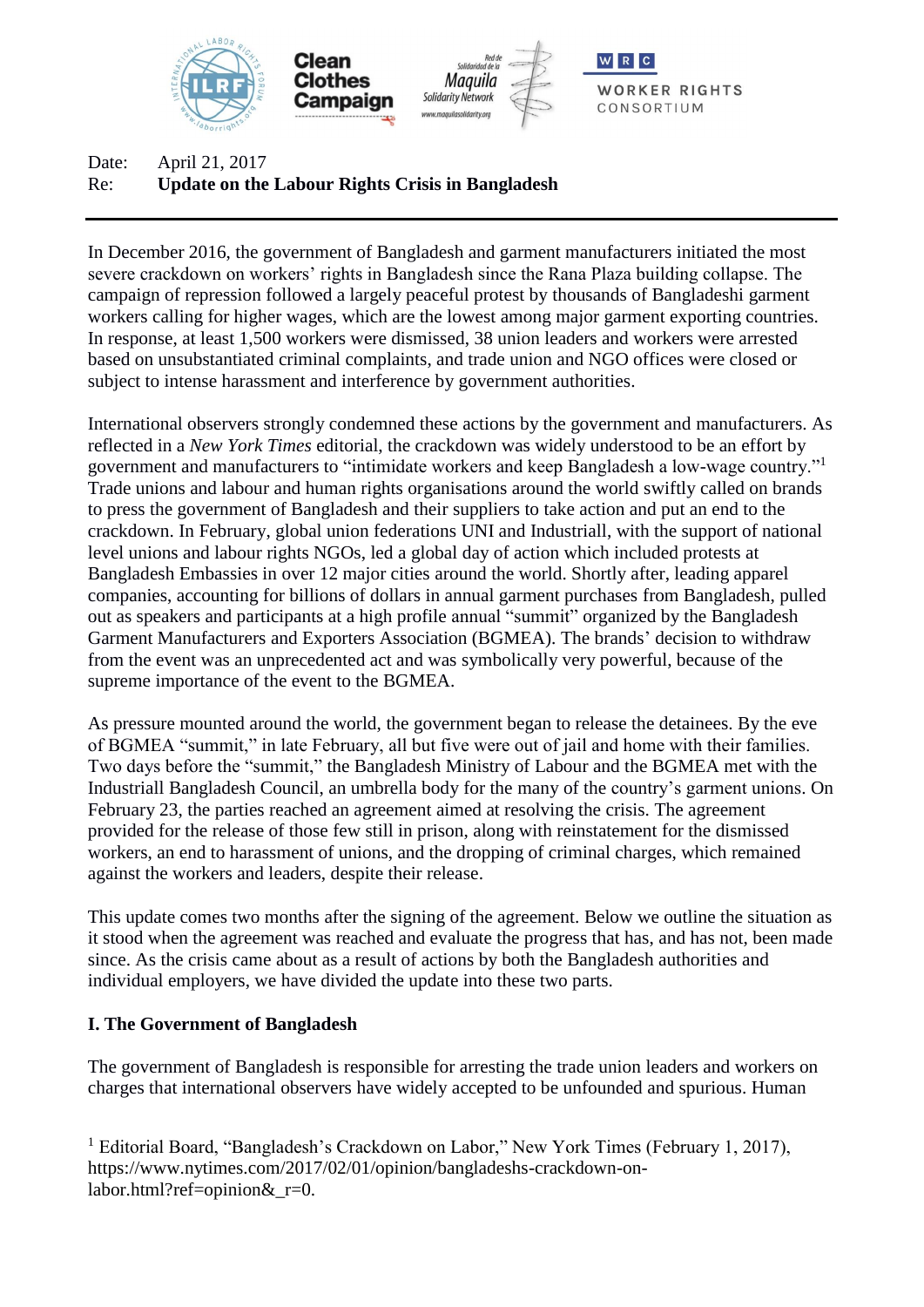

circumstances of many of the arrests point to politically motivated abuse of police powers to retaliate against labour organizers rather than credible allegations of wrongdoing.<sup>2</sup> Furthermore, while the majority of those arrested worked in Ashulia, where the strike took place, 12 additional union leaders were detained in Gazipur and Chittagong, areas over 40 kilometers away from where the strikes occurred. Security forces are also responsible for a crackdown on the legitimate activities of worker groups, including the closure of union offices and harassment of labour groups.

## **A) Harassment of Labour Groups**

The harassment of trade unions and other labour groups by government authorities is not uncommon in Bangladesh, but between December 2016 and February 2017 harassment intensified significantly, making it almost impossible for many groups to carry out their normal activities. By February 23, the government forced many union and NGO offices to close; others were closed by the groups themselves out of fear for the security of their personnel.

Since the agreement was reached in February, labour groups have been able to reopen their offices, although one union federation is reportedly facing eviction following police pressure on their landlord. Furthermore, police continue to frequent union offices. For example, on March 3, a worker training at a union office in Chittagong was interrupted by plain-clothed police who asked participants a series of questions regarding their employment and relationship to the union, forcing the union to end the program and temporarily close the office. Police have also continued to circulate a set of personal questions to union staff and workers visiting their offices. The questions include, for example, the individual's political activities, financial information and detailed descriptions of family members. Despite these incidents of continued harassment, unions have largely been able to resume normal operations.

# **B) Criminal Complaints**

A total of 38 union leaders and workers are known to have been arrested in Ashulia, Gazipur and Chittagong between December 21, 2016 and February 10, 2017. Labour rights groups have demonstrated that there was no proof that any criminal acts were committed by workers or unions – indeed, many labour leaders weren't even physically present in Ashulia at the time of the protests.

In its actions against these workers and leaders, the government utilized the nation's sweeping Special Powers Act, a scandalously broad law that allows virtually any act of protest to be criminalized. In its zeal to jail labour activists, the government even cited in its criminal cases a portion of this law that had been repealed.

In the face of international pressure, the courts granted bail for two of the arrested leaders on February 2, 2017 and, in the ensuing month, released 36 more detainees. Following the signing of the agreement, the remaining arrested leaders received bail; the last worker was released on the March 9, 2017.

As to the pending criminal cases brought based on police charges, there has been no progress to

<sup>2</sup> Human Rights Watch, "Bangladesh: Stop Persecuting Unions, Garment Workers" (February 15, 2017), https://www.hrw.org/news/2017/02/15/bangladesh-stop-persecuting-unions-garmentworkers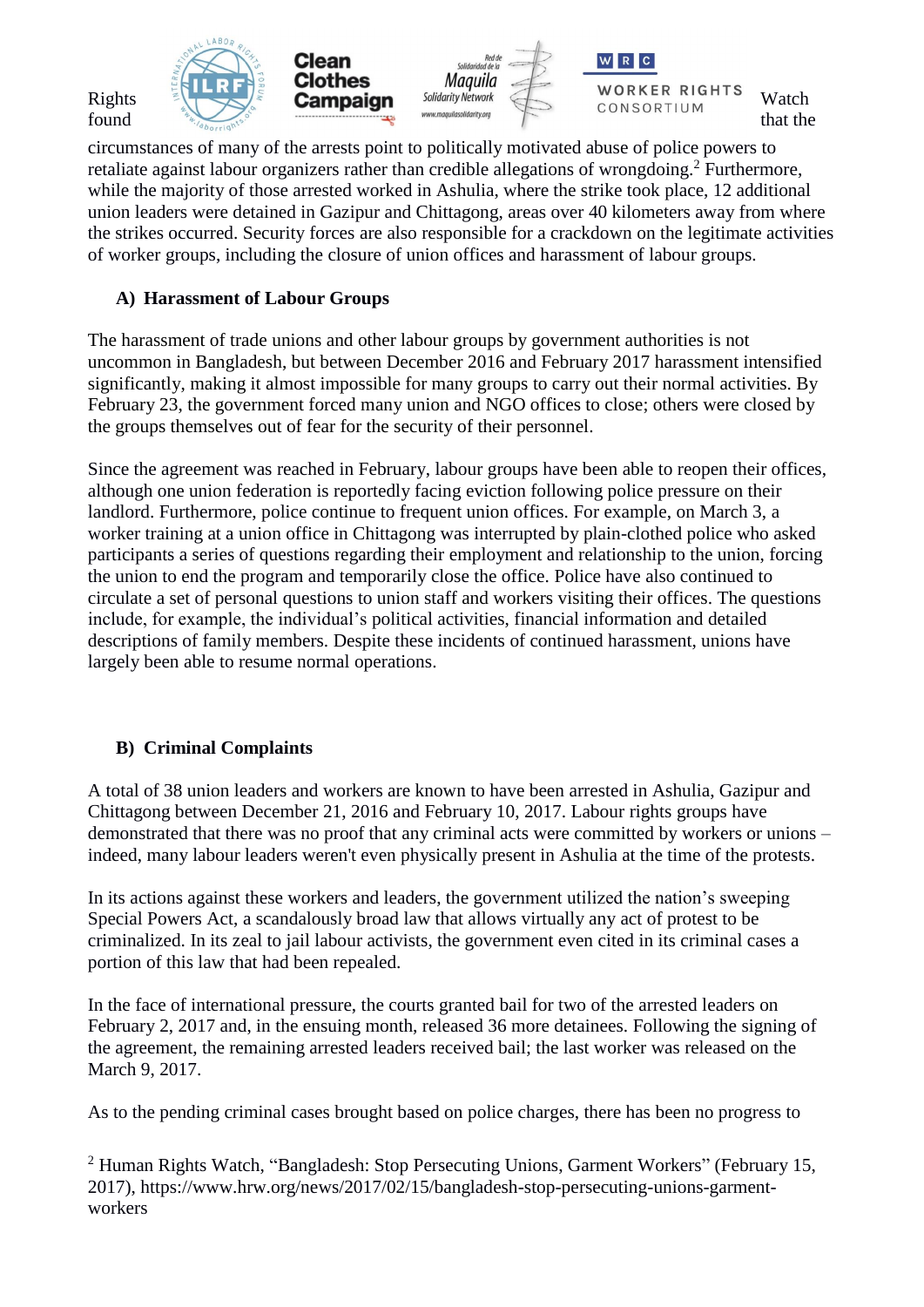

pending

against the former detainees, who are required to appear in court at least once per month and who still face the prospect of re-arrest and criminal prosecution. This represents a huge strain on the resources of each of those arrested and prevents them from continuing with their normal lives. The government has the power to move quickly to end these cases with the withdrawal or dismissal of all charges, but has yet to act.

## **II. Progress from the Employers**

At least 17 factories suspended and initiated the firing of at least 1,500 workers in retaliation for the wage strikes. Rights groups have demonstrated that the dismissals were indiscriminant and retaliatory in nature. Human Rights Watch observed that none of the suspension notices, initiating the termination provided to workers "was tailored to an individual worker, specifying clearly how they were implicated in the strikes, but included broad, vague allegations addressed to a group of workers."<sup>3</sup> As such, labor groups called for all workers to be offered reinstatement to their former positions with full back pay.

In addition, management of eight factories brought unsubstantiated criminal complaints against workers and union leaders, including leaders who were never anywhere near the factories in question. These complaints, along with the police cases referenced above, were the basis for all detentions in Ashulia.

### **A) Criminal Complaints and Reinstatement of Dismissed Workers**

There have been concrete discussions between union leaders and six factory owners, all of them producers for H&M, concerning reinstatement and withdrawal of criminal complaints. These discussions have happened pursuant to a separate agreement, which H&M required its suppliers to sign on pain of loss of orders, that predated the February 23 agreement and obligated these particular suppliers to effect reinstatement and withdraw complaints.

Under the rubric of a global framework agreement between H&M and Industriall, leaders of Industriall-affiliated unions have been meeting with these factory owners and national-level H&M staff, with assistance from the Solidarity Center, to translate the suppliers' commitments to H&M into a plan of action. These meetings have produced a near-final agreement, between the Bangladeshi unions and the factory owners, to offer reinstatement to the dismissed workers by a near-term date, with back pay, and to take all steps within each factory's power to withdraw the complaints they filed. Another buyer, Bestseller, has pressed two of its suppliers agree to these commitments.

The agreements being finalized with the H&M and Bestseller suppliers should lead to offers of reinstatement for many workers and further positive action on the criminal complaints. It is important to understand that the agreement will not cover all factories that filed criminal complaints and will cover less than half of the factories that engaged in mass firings. It will be essential, assuming the agreement is finalized, that brands sourcing from the factories that have not signed the agreement move swiftly to require the owners of those factories to make the same commitments, subject to the same deadlines.

<sup>3</sup> Human Rights Watch, "Bangladesh: Stop Persecuting Unions, Garment Workers" (February 15, 2017), https://www.hrw.org/news/2017/02/15/bangladesh-stop-persecuting-unions-garmentworkers